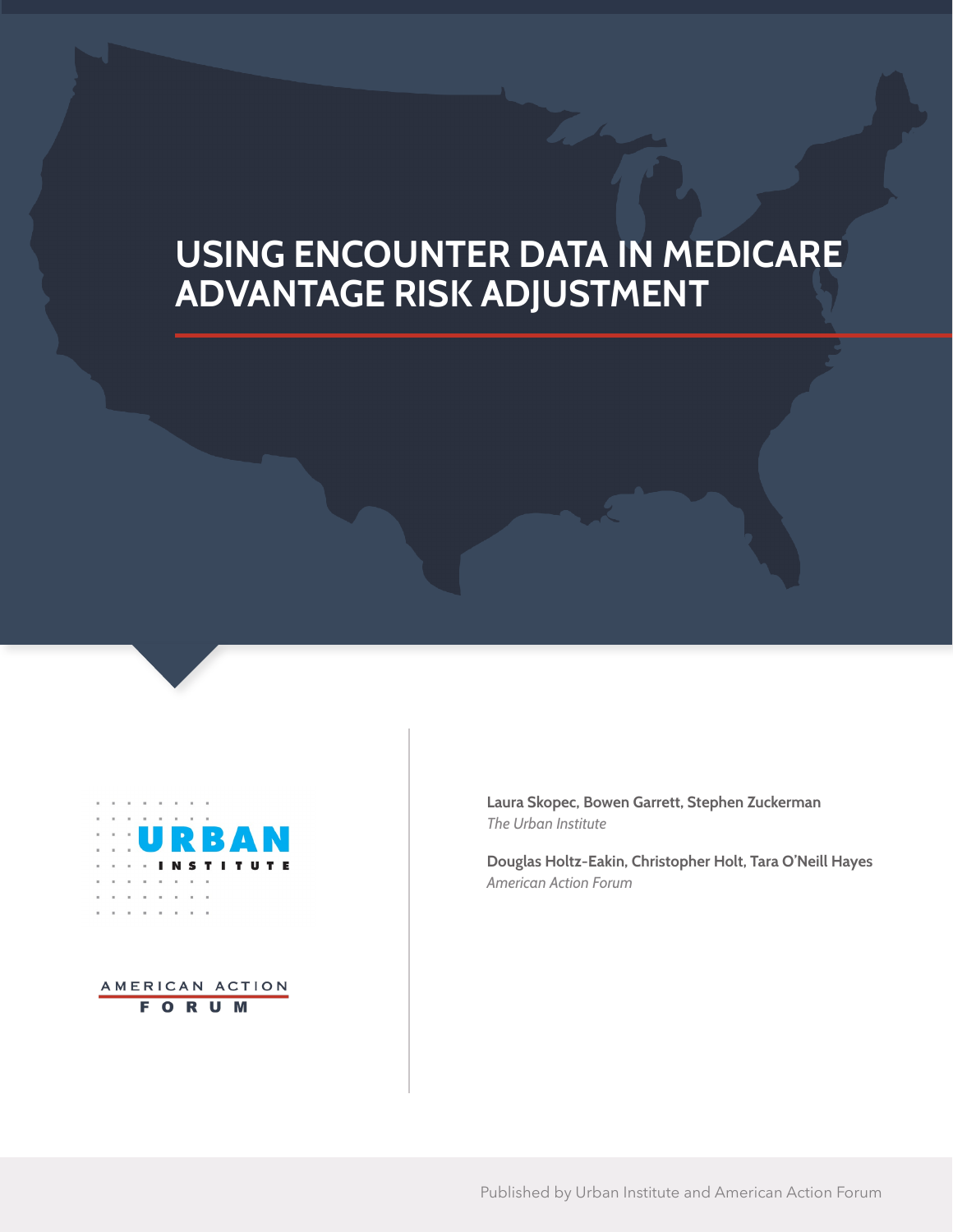#### Executive Summary

The Centers for Medicare & Medicaid Services (CMS) has been collecting encounter data from Medicare Advantage (MA) plans since 2012, and has previously announced plans to use that data to re-estimate (recalibrate) the MA risk adjustment model.<sup>1</sup> Currently, the MA risk adjustment model is estimated using traditional Medicare data, meaning risk scores in MA reflect the treatment patterns and costs for conditions in traditional Medicare. Recalibrating the model with MA encounter data would make risk scores more accurately reflect the relative costs of providing care for patients with particular conditions in MA, but it is unclear how such an approach would affect the broader MA system.

There is currently no specific proposal from CMS to recalibrate the MA risk adjustment model with MA encounter data, nor a publicly available timeline for such a change. However, this undertaking would require CMS to address many policy, technical, and operational issues prior to implementation. Therefore, the Urban Institute and the American Action Forum (AAF) convened a one-day roundtable summit with 21 experts to discuss implications of calibrating the risk adjustment model using encounter data.

The key themes that emerged from the summit are as follows:

- The MA risk adjustment system balances the goals of payment accuracy and creating appropriate incentives for plans to compete by offering value, rather than by avoiding risk. Policy choices that could improve payment accuracy, such as recalibrating the risk adjustment model with MA encounter data, could also negatively affect the incentives for MA plans to enroll a broad array of risks according to some experts, placing these two key risk adjustment goals in conflict.
- Recalibrating the risk adjustment model with MA encounter data does not, by itself, solve most of the problems stakeholders identified with the current risk adjustment system, including transparency and adequate payment for new enrollees and new plans. However, recalibrating the risk adjustment model with encounter data would likely remove the coding intensity adjustment applied to MA risk scores under the Affordable Care Act.
- Recalibration could create new problems in the risk adjustment system, including payment instability during the transition and changes to the viability of special needs plans (SNPs) focused on particular chronic conditions. Finally, risk adjustment is only one piece of the MA payment and policy system, and recalibrating the risk adjustment model with encounter data could have ripple effects. For example, policymakers should consider whether MA payment benchmarks should continue to be based on traditional (fee-for-service) Medicare costs once the risk adjustments to those payments are based entirely on MA data.

The primary consensus recommendation that emerged from the summit focused on transparency. Experts said that CMS should provide more data on the current risk adjustment system and approach recalibration of the risk adjustment model with MA encounter data in a deliberative, open way that allows for stakeholder input and clearly lays out policy goals,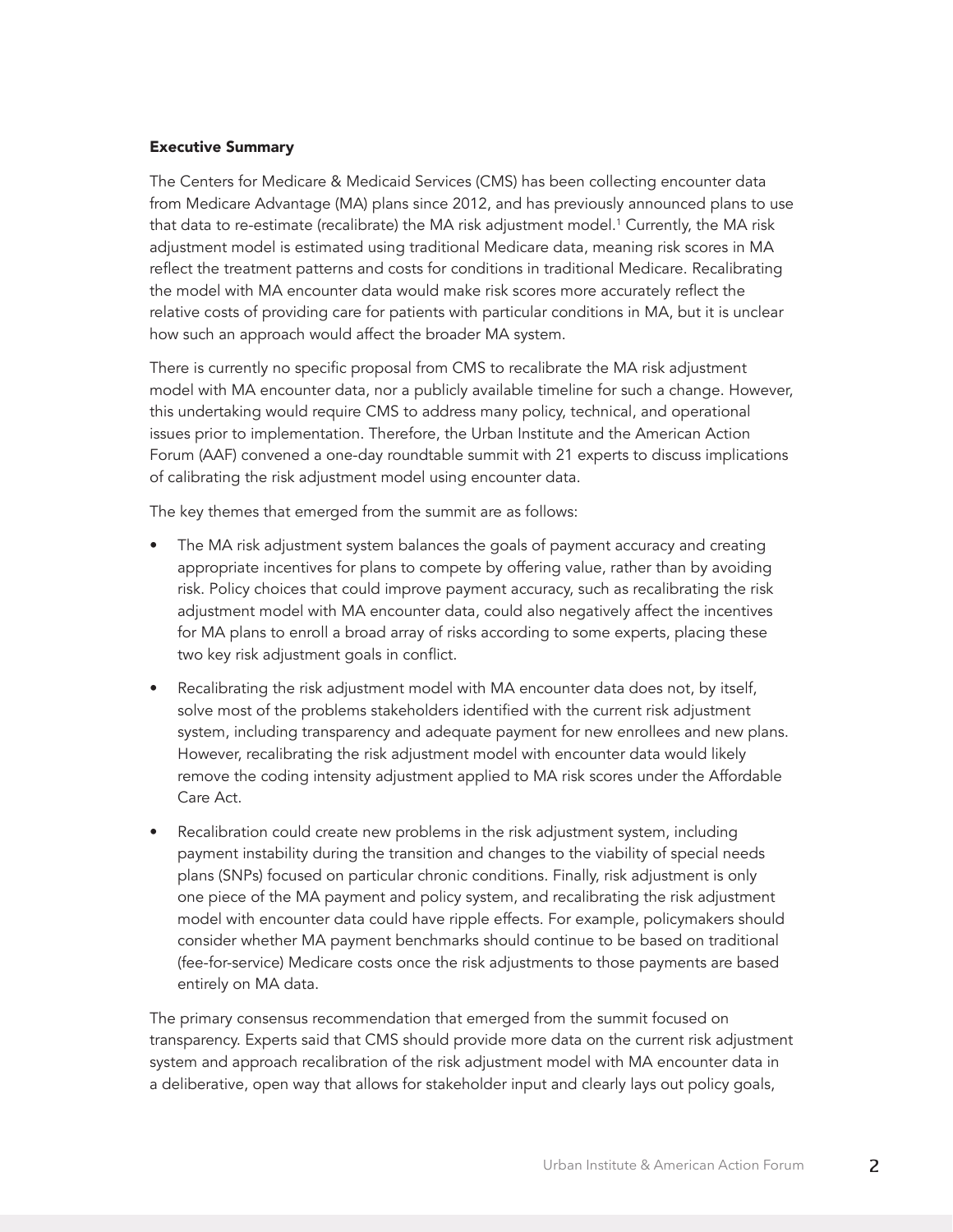potential effects on payment, and alternatives considered.

#### Introduction

The Medicare Advantage (MA) program allows Medicare beneficiaries to receive their Part A and B benefits through private plans. These plans are paid a capitated, per-enrollee amount by the Centers for Medicare & Medicaid Services (CMS) based on their county-level bids to provide benefits to an average-risk enrollee.<sup>2</sup> These payments are then risk adjusted to reflect the expected risk of enrollees who selected each plan, based on a prospective model, which predicts enrollee risk based on diagnoses present in the prior year. The current risk adjustment model used in the MA program, called the CMS Hierarchical Condition Category (CMS-HCC) model, was implemented between 2004 and 2007.<sup>3</sup> The model calculates a risk score for each MA enrollee based on their demographic characteristics (e.g., age and gender) and diagnoses across 83 HCCs.4 The model is based on traditional Medicare cost and utilization data, with traditional Medicare beneficiaries' demographic characteristics and HCCs used to predict traditional Medicare costs. The resulting coefficients are then used to calculate MA enrollee risk scores based on MA enrollees' demographic and HCC data. This approach means that MA enrollee risk scores are assigned based on treatment patterns in traditional Medicare.

Between 2004 and 2014, risk scores were calculated based only on diagnosis data submitted by MA plans to CMS via the Risk Adjustment Processing System (RAPS), which was limited to the minimum data elements necessary to conduct risk adjustment.<sup>5</sup> Since 2012, however, CMS has also been collecting far more comprehensive encounter data<sup>6</sup>—which covers all services provided to MA beneficiaries—from MA plans for use in calculating risk scores.<sup>7</sup> This data was first used in the risk adjustment system in 2015. For the 2019 plan year, risk scores calculated based on a blend of 25 percent encounter data and 75 percent RAPS data..<sup>8</sup> CMS expects to begin calculating risk scores based solely on encounter data in 2022.<sup>9</sup>

In the past, CMS has signaled interest in also using MA encounter data to estimate (recalibrate) the CMS-HCC risk adjustment model.10 This would mean recalculating the coefficients for demographic characteristics and HCCs based on MA encounters rather than traditional Medicare claims, which would likely change the risk scores of certain populations in MA to more closely reflect MA costs and treatment patterns.11 The MA encounter data is far more detailed than the RAPS data, and is roughly equivalent to claims data, including information on diagnoses, services, and treatments received for all MA beneficiaries.

CMS has not released a specific proposal to recalibrate the MA risk adjustment model with MA encounter data, nor a timeline for such a proposal. However, this undertaking would require CMS to address many policy, technical, and operational issues prior to implementation. Therefore, the Urban Institute and the American Action Forum (AAF) convened a one-day roundtable summit with experts on MA, risk adjustment, and related areas to discuss implications of calibrating the model using encounter data, including introductory discussions on the goals of risk adjustment and current problems in the risk adjustment system to frame our discussion. Attendees included 21 experts from a variety of sectors including the insurance industry, pharmaceutical industry, academia, consultants,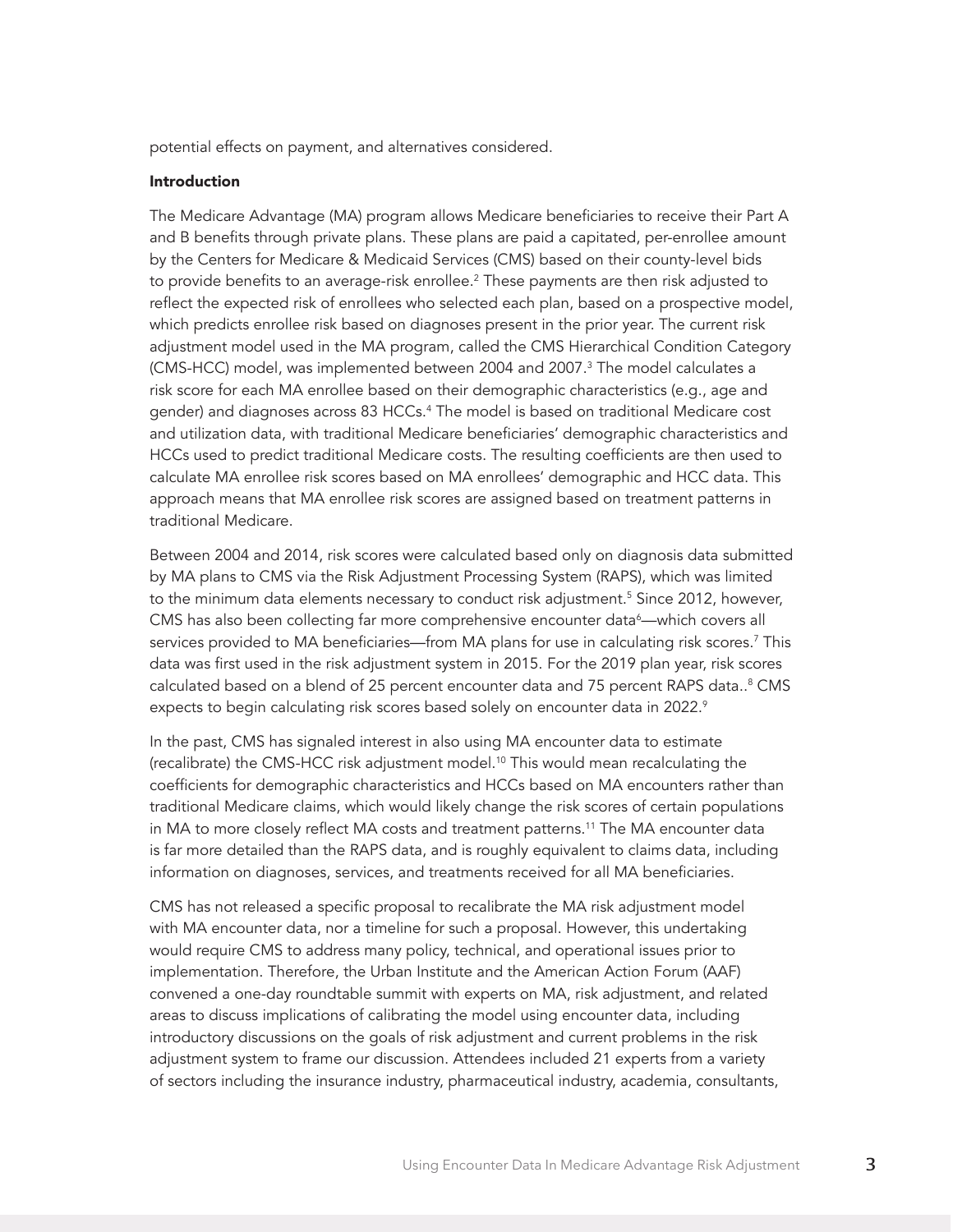actuaries, and former CMS officials:

- Jonathan Blum, Health Management Associates
- Kristina Cournoyer, Anthem
- Sean Creighton, Avalere
- Errin Crowell, Aetna
- Frank Cunningham, Eli Lilly & Company
- Randall Ellis, Boston University
- Doug Fearrington, Anthem
- Michael Geruso, University of Texas at Austin
- Gretchen Jacobson, Kaiser Family Foundation
- Lisa Joldersma, Pharmaceutical Research and Manufacturers of America (PhRMA)
- Tom Kornfield, America's Health Insurance Plans (AHIP)
- Julia Lambert, Wakely Consulting Group
- David Lipschutz, Center for Medicare Advocacy
- Thomas McGuire, Harvard University
- Mark Miller, Laura and John Arnold Foundation
- Rob Pipich, Milliman
- Marc Russo, Anthem
- Valinda Rutledge, America's Physician Groups (APG)
- Doug Stoss, Humana
- Cori Uccello, American Academy of Actuaries
- Jonathan Weiner, Johns Hopkins University

This paper summarizes the key themes from the summit, with a focus on the benefits and drawbacks of using MA encounter data to calibrate the MA risk adjustment model. It expresses the views of multiple experts who attended the summit, rather than the authors' views. First, we explore the goals of risk adjustment in MA and why those goals may be in conflict with regard to calibrating the CMS-HCC risk adjustment model with encounter data. We consider potential short-term uses of encounter data and how research using that data could support risk adjustment policy changes. We also explore current problems identified with the MA risk adjustment system and whether calibrating the risk adjustment model with encounter data would solve those problems or create new problems. We then discuss methodological concerns about recalibrating the risk adjustment model with encounter data. Finally, we discuss risk adjustment's place in the broader MA payment and policy context.

## The MA risk adjustment system has several goals, some of which could be in conflict as CMS works to recalibrate the MA risk adjustment model with encounter data.

The MA risk adjustment system attempts to satisfy a variety of goals,<sup>12</sup> which broadly fall into two categories: payment accuracy and incentivizing plan behavior consistent with Medicare's broader goals. First, MA risk adjustment should pay plans appropriately for the health status of the beneficiaries that enroll in the plans and distribute payment fairly among plans. Second, risk adjustment in MA should discourage risk selection by plans, incentivize plans to control costs, encourage the most efficient plans to offer coverage, and encourage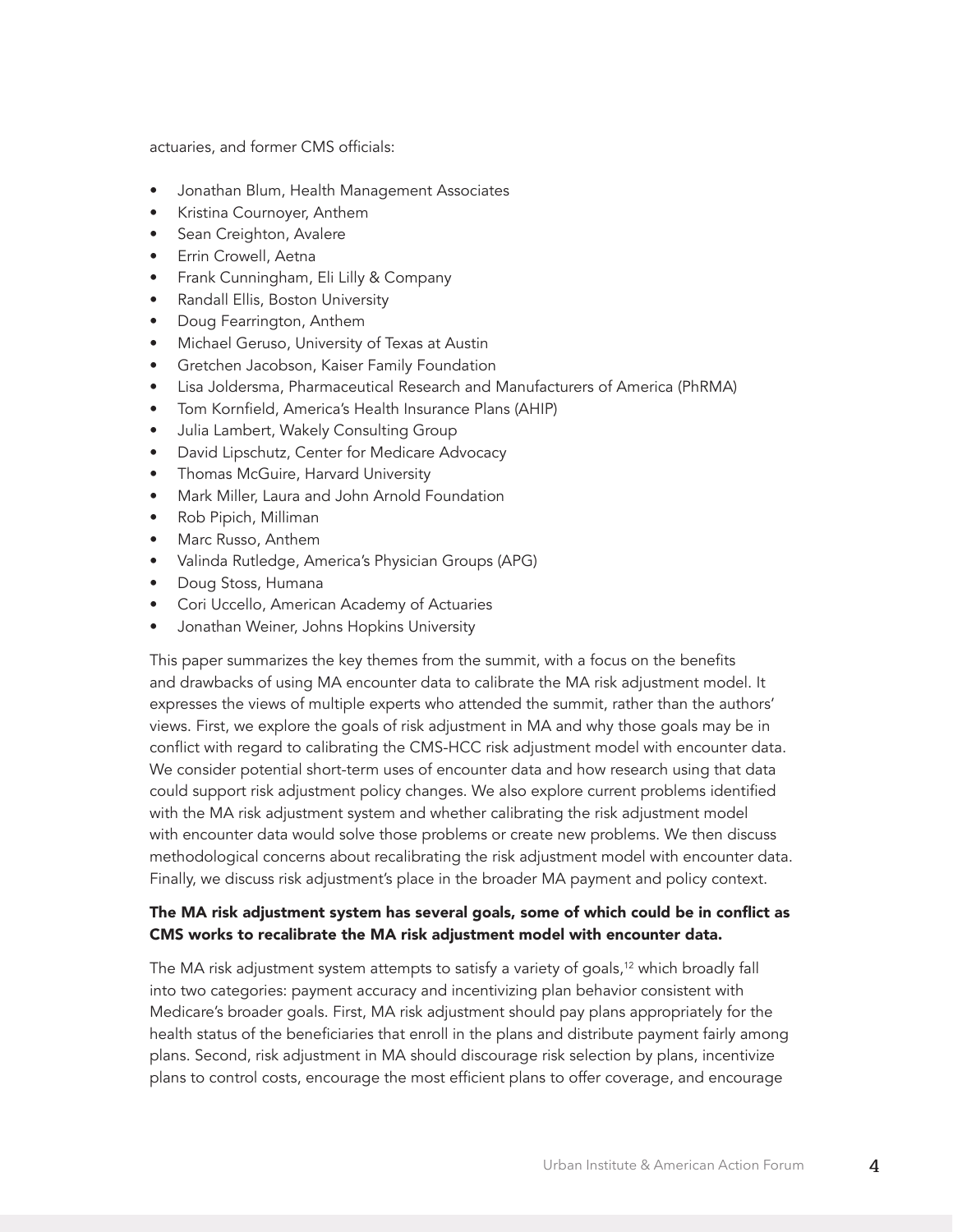beneficiaries to choose the highest-value option for their needs. Payment accuracy goals must be balanced with plan behavior goals to develop an effective risk adjustment system that is accurate but also creates the right incentives for plans and beneficiaries.

As CMS considers calibrating the risk adjustment model with encounter data, balancing payment accuracy goals and plan behavior goals will be important to ensure that a new risk adjustment model does not unnecessarily disrupt the MA system. The weight given to each of these sets of goals may also drive experts and stakeholders to have different views about the value of recalibrating the risk adjustment model with encounter data and the specific approaches that should be used. For example, payment accuracy (i.e., the degree of correspondence between payments and costs) would almost certainly be improved by recalibrating the risk adjustment model with encounter data because plans would be paid in relation to the average cost and utilization for a particular diagnosis group within MA, rather than traditional Medicare's average cost and utilization for that diagnosis group.

However, calibrating the risk adjustment model with encounter data could alter incentives for risk selection as it improves payment accuracy. For example, if MA plans are, on average, more efficient at treating diabetes than traditional Medicare, the relative risk of beneficiaries with diabetes would likely be lower in a risk adjustment model calibrated with MA encounter data than in the current model. Lowering the risk score for diabetes could affect MA plans' incentives to coordinate care, control costs, and risk-select.<sup>13</sup> However, if plans are more efficient because of care coordination programs—the costs of which aren't reflected in encounter data—then the new risk scores will be artificially low and payment accuracy will be compromised. Lower payments could limit plans' ability to finance better care coordination or efforts to help enrollees manage their condition, limiting plans' ability to control costs.

In addition, if payments get too low, some experts noted that selection against enrollees with diabetes could occur, or more costs could be shifted onto beneficiaries. Risk adjustment reduced the extent of risk selection in the MA program.<sup>14</sup> However, under significant payment pressure, both selection and cost control could be accomplished by relatively straightforward benefit design changes, like narrowing provider networks for specialists or increasing cost sharing for insulin, though expert views were mixed on the feasibility of condition-specific risk selection. A significant reduction in relative payment for diabetes could also meaningfully alter the market for chronic condition special needs plans (SNPs) focused on diabetes, perhaps resulting in plan exits from that market.

It is likely that recalibrating the risk adjustment model with encounter data would shift incentives within the MA system by significantly altering risk scores for some beneficiaries compared to the current system.<sup>15</sup> In this context, expert opinion varied over whether more accurate payment was reason enough to change the risk adjustment system, particularly in the absence of specific, detailed information about how HCC coefficients would change and which MA plans, geographic areas, and beneficiaries might be disproportionately affected by those changes.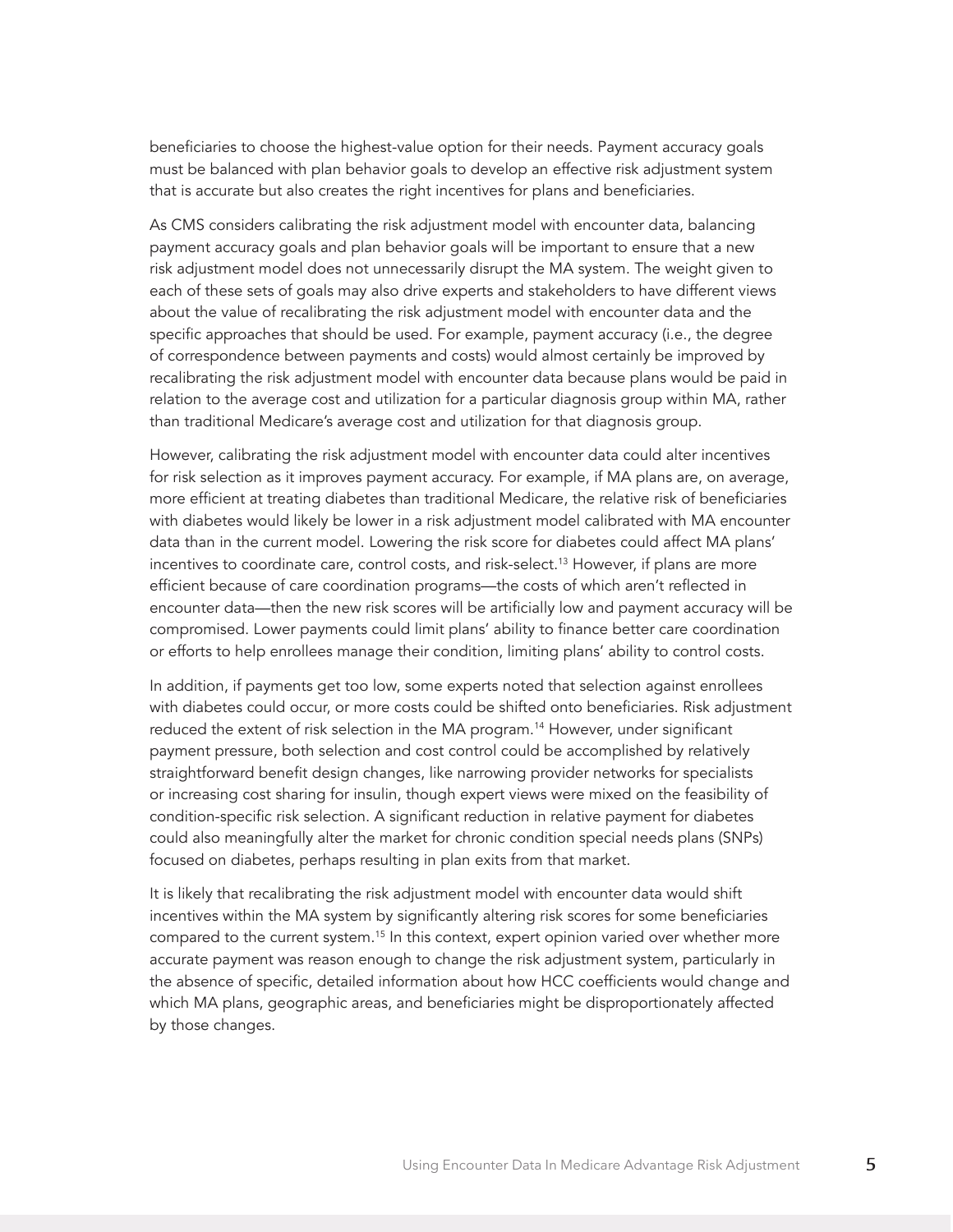#### How should encounter data be used in the short term?

Before making major changes, CMS could use MA encounter data it already has on hand to conduct and disseminate research to inform a deliberative, public process for eventual recalibration. For example, analyses exploring how MA plans provide care, how the provision of care in MA differs from traditional Medicare, and how outcomes differ between MA and traditional Medicare could help both CMS and stakeholders more fully understand the implications of recalibrating the risk adjustment model with encounter data. Similarly, analyses with encounter data could help quantify the variation in cost and utilization between MA and traditional Medicare for particular conditions or within particular HCCs and identify areas where incentives to limit care could be created by setting payments too low. CMS could also use encounter data to assess the validity of the current coding intensity adjustment and quantify the variation in coding intensity across plans. All of these approaches would be most useful if accompanied by an open discussion with stakeholders about the goals of risk adjustment, forthcoming policy changes, and timelines.

Finally, as CMS considers moving to a risk adjustment model calibrated with MA encounter data, stakeholder conversations will be important to create buy-in and assuage fears about negative effects on the MA system. CMS should communicate the following with stakeholders if and when it plans to move forward with recalibrating the risk adjustment model with encounter data:

- The policy goals CMS expects to achieve by recalibrating the risk adjustment model with encounter data, and how progress toward those goals will be measured;
- The process and timeline for recalibrating the risk adjustment model with encounter data;
- Sensitivity analyses that will be conducted as part of model recalibration, and results of those sensitivity analyses; and
- Analyses describing the likely effects on insurers by plan type and geography, as well as effects on market incentives and beneficiaries.

## Would recalibrating the risk adjustment model with encounter data solve any current problems with the risk adjustment system?

Experts consistently expressed concerns about the transparency of the current risk adjustment system and of CMS' policymaking on risk adjustment. CMS does not hold regular, ongoing discussions with stakeholders about potential changes to the risk adjustment system, or how those changes would further CMS' policy goals. Experts said it takes approximately eight to 24 months for CMS staff to develop a new risk adjustment model,<sup>16</sup> and by the time public discussions start taking place, stakeholders feel it is too late to change CMS' policy direction. It is also difficult for stakeholders to comment on ongoing policy changes because CMS generally does not publicly release or discuss sensitivity analyses, show the distributional effects of policy choices, or discuss policy changes that were dismissed within the agency.

This current transparency challenge presents both an opportunity and a risk as CMS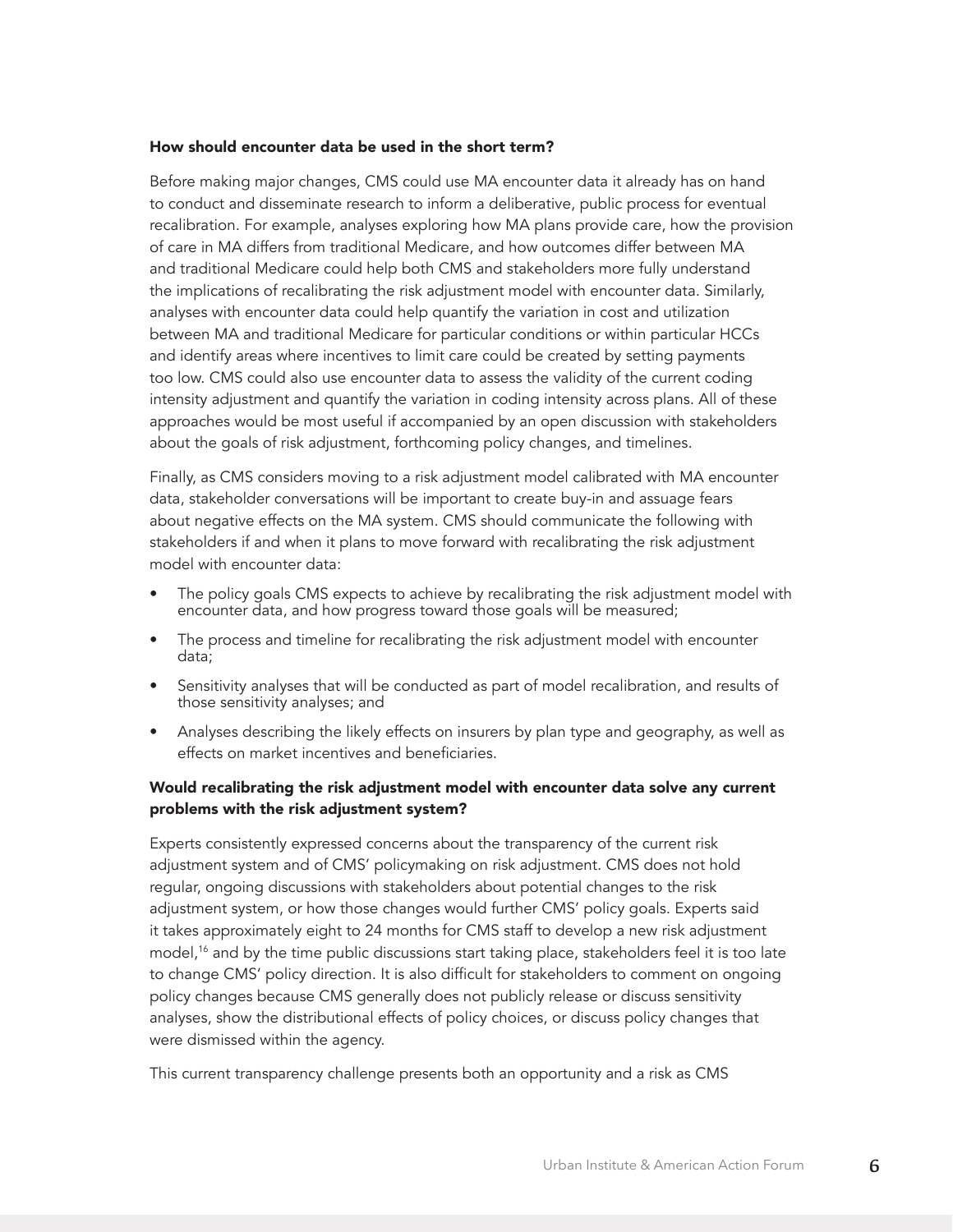considers recalibrating the risk adjustment model with MA encounter data. While CMS has an opportunity to re-engage stakeholders and smooth the transition to a new model, if this policy change is undertaken without increased transparency, it could disrupt the MA system by reducing confidence in risk adjustment. The early development of the current risk adjustment model was fairly transparent, $17$  including, critically, open code for estimating the risk adjustment model.<sup>18</sup> A similar approach will be important for risk adjustment changes and related policymaking in the future.

In addition to concerns about transparency, a large body of literature documents persistent issues with coding intensity in the MA risk adjustment program relative to traditional Medicare.<sup>19</sup> MA plans have an incentive to code all applicable diagnoses, while traditional Medicare providers lack incentives to fully capture all diagnoses in every year. As a result, MA risk scores generally look higher than those in traditional Medicare, yielding higher risk adjustment payments.<sup>20</sup>

Reducing the effects of coding intensity on MA payment relative to traditional Medicare costs is part of the rationale for calibrating the risk adjustment model with encounter data. In fact, under the Affordable Care Act, CMS must apply a coding intensity adjustment to all MA plans' risk scores to blunt the effect of coding intensity on risk adjustment spending, and this adjustment can only be removed once the risk adjustment model is calibrated based on encounter data.21

However, some experts are skeptical that calibrating the risk adjustment model with encounter data would fully solve the coding intensity problem. First, coding intensity differences between plans would still exist and would disadvantage plans that spend less time and effort on gathering diagnoses, perpetuating incentives for all plans to code as completely as possible. Second, as is current practice, calculating the MA payment benchmarks requires that traditional Medicare data be run through the risk adjustment model to produce an average traditional Medicare risk score, but it is unclear whether or how that process might need to be modified if the risk adjustment model is calibrated to an MA population.

Some experts were concerned that the current risk adjustment system may also incentivize within-HCC risk selection since it calculates the average additional cost of a beneficiary with a particular HCC.<sup>22</sup> But in highly variable conditions, like behavioral health, costs for any individual patient could be quite far from the average for that condition.<sup>23</sup> Some of this variation may be predictable based on enrollee medication or provider use, so prescription drug formularies or networks could be designed to avoid the highest-cost beneficiaries within an HCC. Some experts noted that plans have limited knowledge of whether any potential enrollee will have costs at, above, or below average for a particular condition so as to engage in this sort of risk selection, and marketing rules prohibit such activities. Nevertheless, this issue is unlikely to be addressed by recalibrating the model with encounter data, since MA plans likely also face varying costs for patients within HCCs.

Finally, experts continue to debate two policy choices that are fully separable from the question of whether to recalibrate the risk adjustment system with MA encounter data: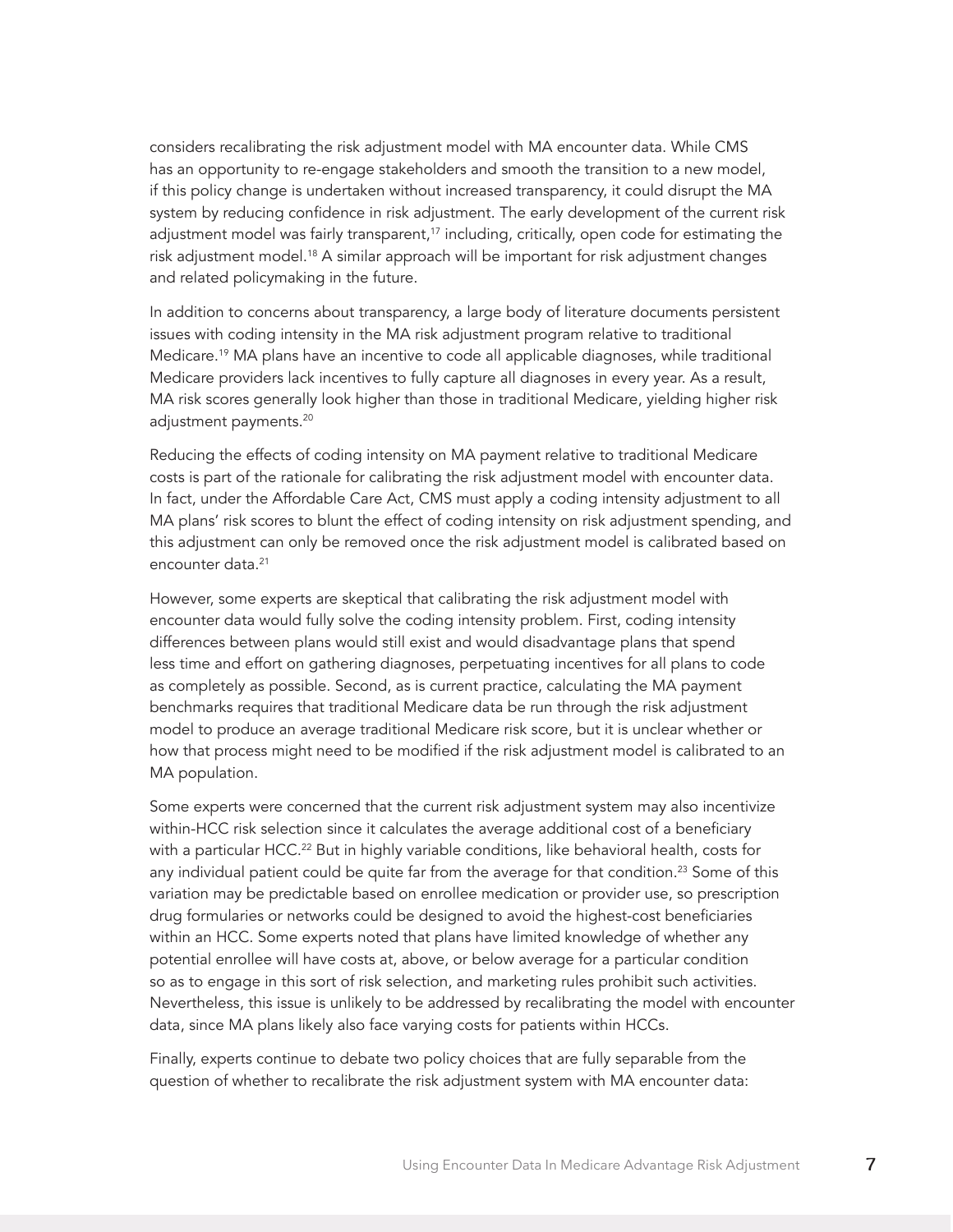whether the model should be prospective or concurrent and whether additional data on functional status or the social determinants of health should be included in risk adjustment. Some argue that MA's prospective risk adjustment system, combined with inadequate new enrollee risk adjustment, makes it difficult for new plans, including provider-led plans, to enter the market. This is especially true for plans and provider organizations that focus on a sicker subset of beneficiaries, as they do not receive additional risk adjustment payments for those beneficiaries until several years of encounter data have been collected. Prospective payment may also fall behind the pace of innovation, particularly with respect to pharmaceuticals, yielding inaccurate payment.<sup>24</sup>

While concurrent risk adjustment may be statistically more accurate, $25$  prospective risk adjustment does a better job of encouraging plan efficiency, which is a critical goal of the MA risk adjustment program. In addition, prospective risk adjustment is relatively good at predicting costs for enrollees with chronic conditions, who make up most of the Medicare population.<sup>26</sup> Finally, some experts argue for adding functional status, frailty, social determinants, or other data from electronic health records to risk adjustment to support more accurate payments, regardless of model recalibration.<sup>27</sup>

## What new problems might result from recalibrating the risk adjustment model with encounter data?

Similar to insurers in other markets,<sup>28</sup> MA plans are interested in a predictable, stable MA policy and payment environment. Recalibrating the risk adjustment model with encounter data could create big payment changes, temporarily destabilizing markets if the transition proceeds to quickly. These changes could disproportionately affect plans that enroll many beneficiaries with particular conditions, including chronic condition SNPs, whose payments could significantly decrease if coefficients for enrollees' chronic conditions are substantially lower. While larger plans may be better equipped to absorb the effects of swings in payment under a new risk adjustment model, the longer-term implications of such payment changes are unclear. If MA payments fell substantially overall, plans could reduce or eliminate supplemental benefits, reduce provider payments or network breadth, or exit markets. The uncertainty created by recalibrating the risk adjustment model with encounter data could be at least partially addressed by conducting and disseminating the analyses described above.

Recalibrating the risk adjustment model with encounter data could also perpetuate potentially undesirable approaches to care into the MA payment system. For example, if some MA plans were systematically limiting services for certain conditions, recalibrating the model with encounter data would result in lower coefficients for those conditions, lowering risk adjustment payments for beneficiaries with those conditions, and increasing incentives to restrict services. However, lower utilization and cost for care for certain conditions could reflect better or more coordinated care in MA rather than restrictions, and reducing risk adjustment for those conditions could eliminate plans' ability to fund care coordination. Similarly, the current MA risk adjustment system cements potentially undesirable approaches to care from the traditional Medicare system, like overreliance on inpatient hospitalizations and emergency room visits, into payment. Neither encounter data nor traditional Medicare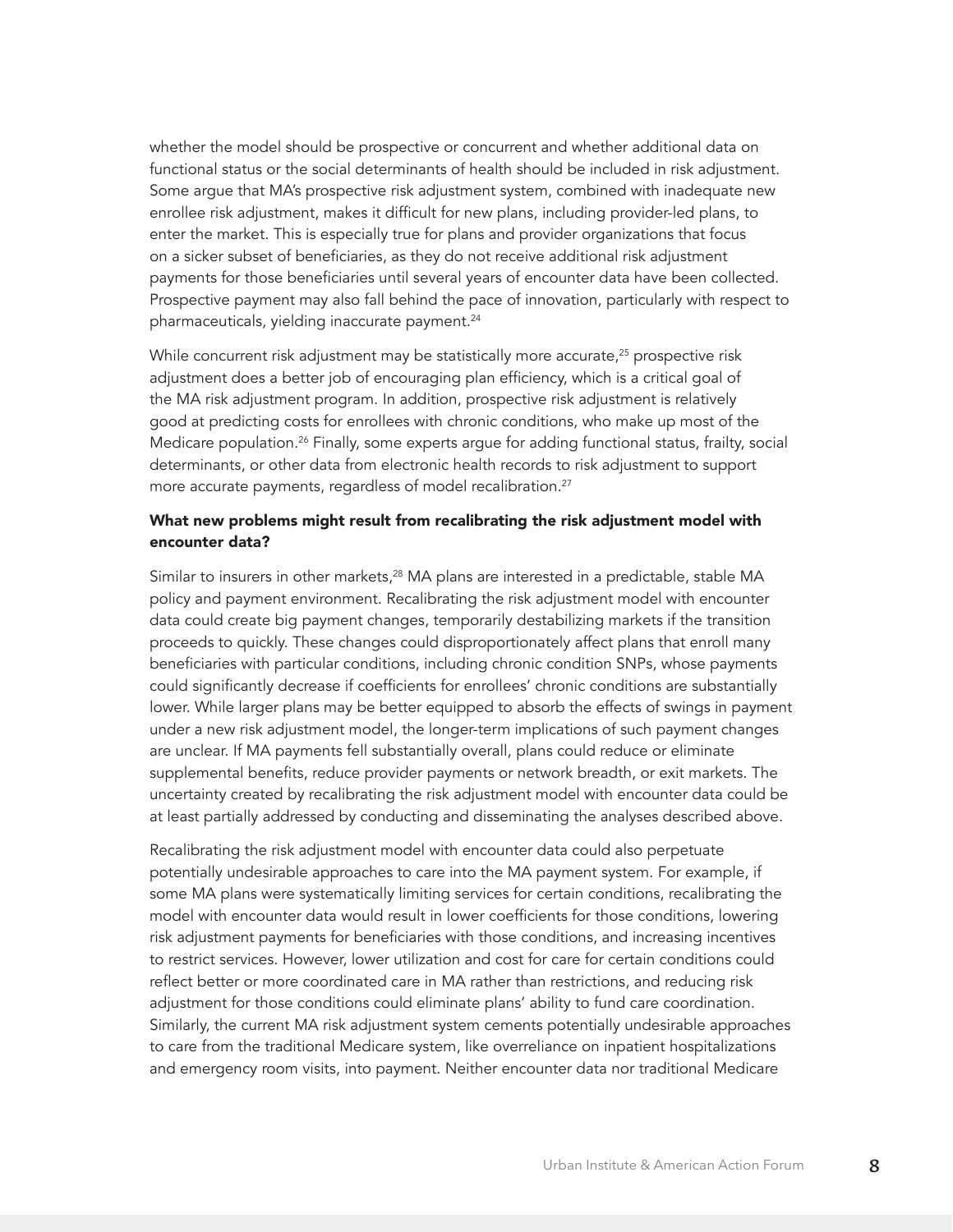data are perfect, so the data source chosen to calibrate the risk adjustment system should reflect the approach that best fits the goals and objectives of risk adjustment. In addition, CMS could use the encounter data it has already collected to investigate differences in cost, care intensity, and outcomes for specific conditions between MA and traditional Medicare prior to making major changes to the risk adjustment system.

## Recalibrating the risk adjustment model with encounter data presents methodological concerns.

If CMS goes forward with recalibrating the risk adjustment model with encounter data, several methodological concerns will need to be addressed. First, it is unclear if encounter data will provide sufficient sample sizes to calculate stable coefficients for some of the model segments currently used by CMS (e.g. duals, institutional, end stage renal disease). Second, encounters not currently included in the risk adjustment system, like post-acute care, may not be completely represented in encounter data.<sup>29</sup> Finally, encounter data does not necessarily provide comparable, accurate costs across the MA system, particularly for vertically integrated plans or plans with sub-capitated arrangements with provider groups. Yet because MA plans largely base their provider reimbursements on traditional Medicare prices,<sup>30</sup> a traditional Medicare pricing tool could be used to price MA encounters, rather than relying on plan-submitted costs. While this approach could fix potential problems with encounter data prices, sub-capitated payment arrangements between providers and plans may not yield comprehensive utilization data. For example, sub-capitated primary care physician groups generally do not submit encounter data for every visit and service to the insurer, as payment is not dependent on service volume. Therefore, MA utilization could be undercounted, particularly in areas with large staff-model Health Maintenance Organizations or sub-capitated independent practice associations like southern California.

## Risk adjustment policy changes should be considered in the broader context of the whole MA system.

Risk adjustment is one piece of the MA system, and it operates in concert with many other aspects of MA policy. Calibrating the risk adjustment model with encounter data could have ripple effects outside of the risk adjustment system that CMS will need to consider, and could also necessitate other policy changes across the MA program to rationalize the system.

For instance, if the risk adjustment model is recalibrated with MA encounter data, risk scores would be entirely based on MA data, but benchmarks would continue to be calculated based on traditional Medicare spending, perhaps leading to a disconnect between the utilization patterns reflected in benchmarks and those reflected in risk adjustment payments. Some experts indicated that tying MA payment to traditional Medicare costs through the benchmarking process may cease to be a rational approach if MA risk adjustment is calibrated on MA data.

Even under the current risk adjustment system, there are counties with very high MA penetration where traditional Medicare benchmarks may not accurately reflect the cost of the average beneficiary.31 This mismatch between traditional Medicare benchmarks and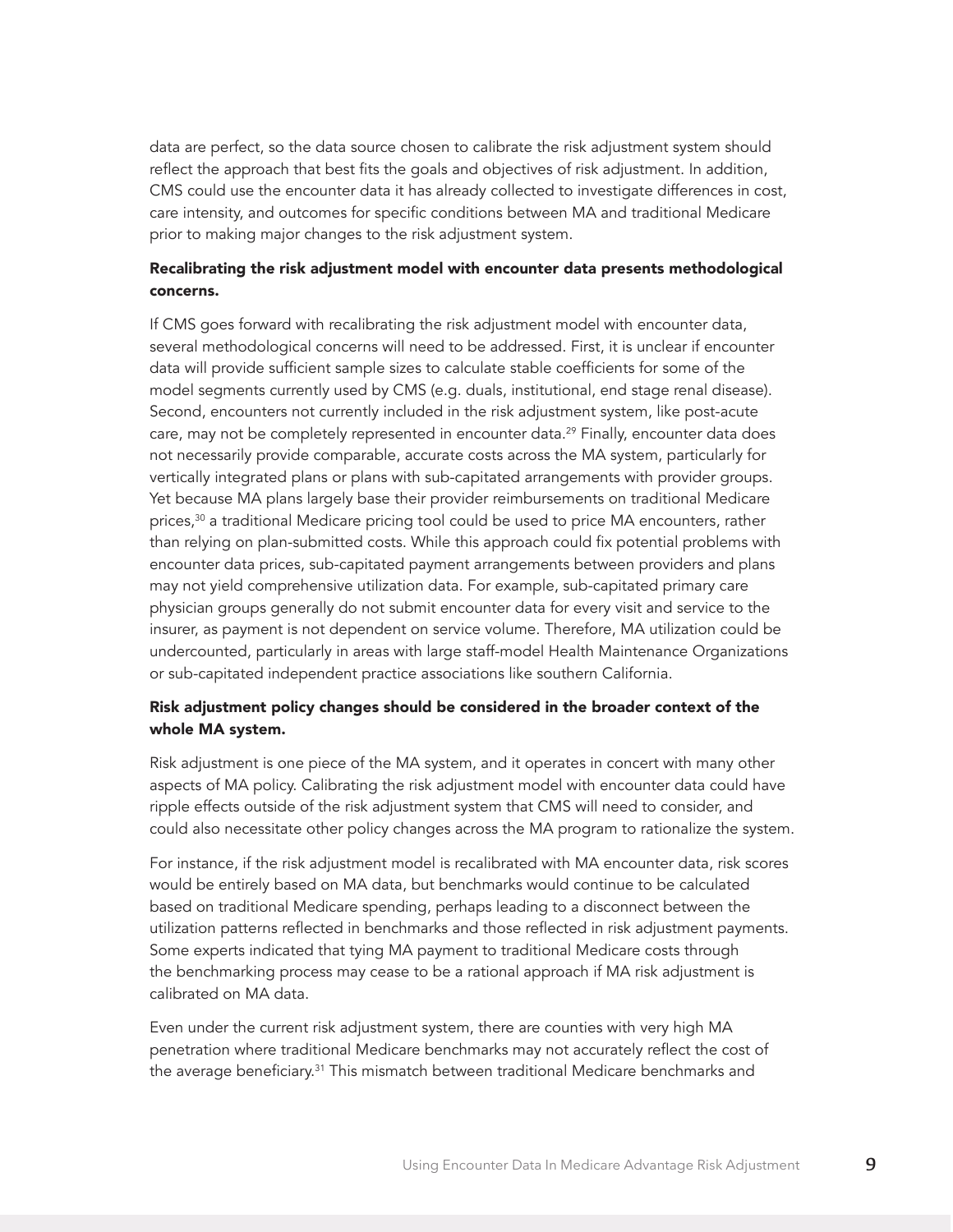MA could become particularly problematic if traditional Medicare is primarily populated by wealthier retirees with comprehensive supplemental coverage who do not want network restrictions, as the patterns of care might be quite different.<sup>32</sup> However, maintaining a link between MA and traditional Medicare through the benchmarking process would allow for continued comparisons of costs across the two systems and help to prevent MA payments from growing unchecked.<sup>33</sup> Also, if CMS shares the Medicare Payment Advisory Commission's goal of achieving financial neutrality between MA and traditional Medicare, meaning that total payments for given types of beneficiaries would be equivalent between MA and traditional Medicare, such a result would be more difficult to achieve under a system that completely decouples MA payment from traditional Medicare costs.<sup>34</sup>

Risk adjustment cannot pay plans perfectly, and any risk adjustment system is unlikely to eliminate entirely incentives for risk selection.<sup>35</sup> As a result, such incentives are also managed outside of the risk adjustment system, including through regulations governing marketing, network adequacy, benefit design features like prescription drug formularies,<sup>36</sup> and bonuses to encourage improvements in MA plan quality scores. These approaches may need to be adjusted or expanded to address new selection incentives if the risk adjustment model is recalibrated with encounter data. Risk adjustment also does not address the appropriateness of managed care for particular individuals. Other tools, like the Medicare Plan Finder, and marketing rules, can help ensure that beneficiaries can make an informed choice between managed care and traditional Medicare, and among MA plans. If a new risk adjustment model recalibrated with encounter data is implemented, monitoring will be necessary to determine whether any of these rules need to be adjusted to respond to plan and beneficiary behavior.

#### Conclusion

CMS first indicated its intention to recalibrate the MA risk adjustment model with MA encounter data in 2011, but it remains unclear if CMS is still committed to this policy change, or what the timeline might be for model recalibration. Experts were united in calling for additional transparency and engagement from CMS on the risk adjustment system in general, and on any plans to recalibrate the model with encounter data in particular.

In considering the merits of such a move, experts were mixed on whether recalibrating the risk adjustment model with encounter data would be net positive or not, and whether it solves any of the identified problems in the current risk adjustment system. These differences of opinion rested both on differing priorities as to the goals of risk adjustment and uncertainty around the likely magnitude and direction of changes in payments and plan incentives under a recalibrated risk adjustment model. While recalibration with encounter data would almost certainly improve payment accuracy, it could also alter incentives in the MA program in ways that may have adverse effects on beneficiaries, small plans, or SNPs. CMS could resolve some of the anxiety around changes to incentives through an open, deliberative research and policymaking process that explores in detail the likely effects of any changes to the risk adjustment system on payment, insurer incentives, beneficiary populations, and particular plan types.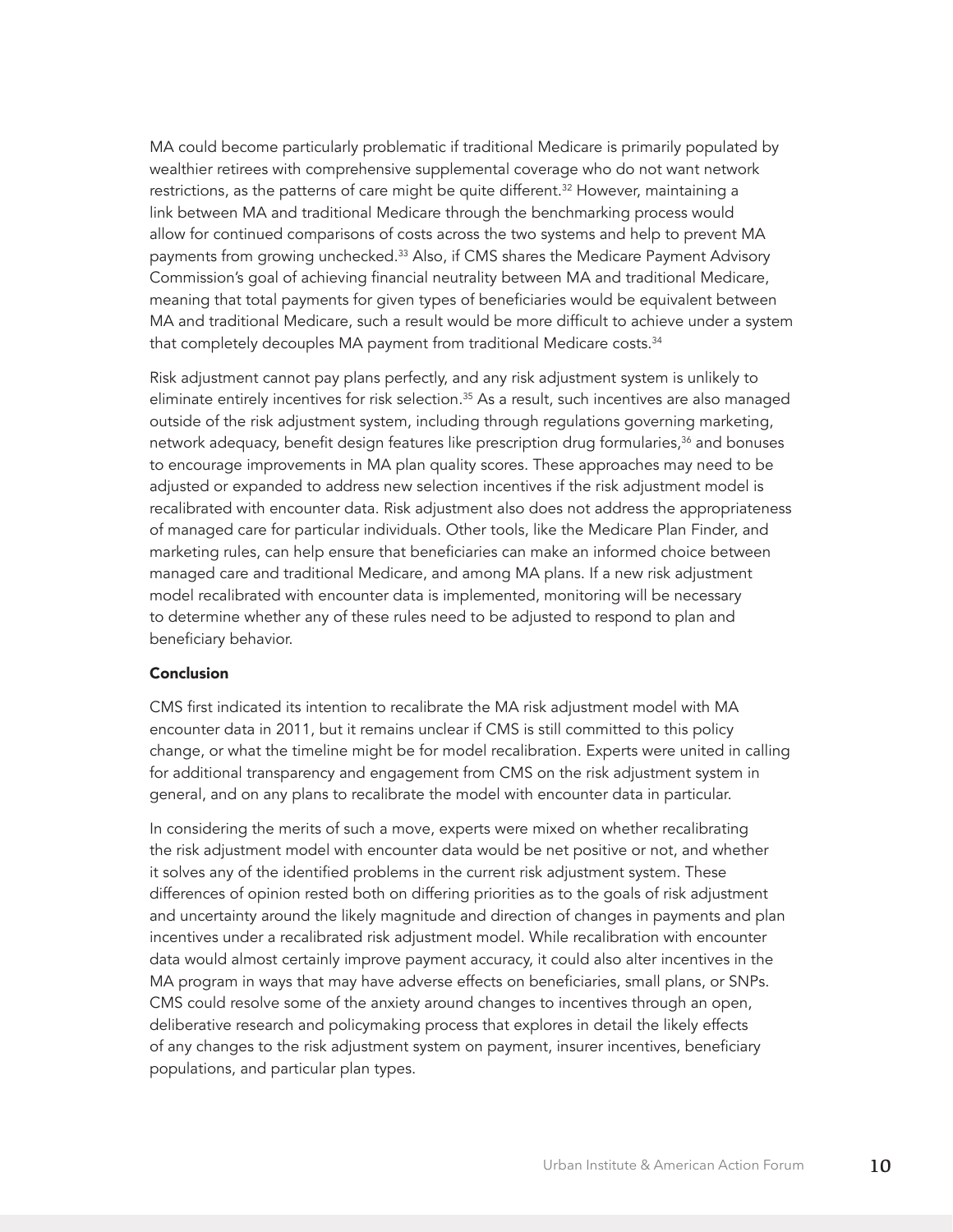Regardless of plans to move forward with recalibration of the risk adjustment model, research using the MA encounter data could provide a more thorough understanding of differences in treatment patterns, cost, and outcomes between MA and traditional Medicare overall and for particular conditions. Such research could support future policymaking on risk adjustment and the broader MA and traditional Medicare payment systems.

Support for this project is provided by Anthem, Inc., and Eli Lilly and Company. For more information on the Urban Institute's funding principles, go to <http://www.urban.org/about/funding-and-annual-reports>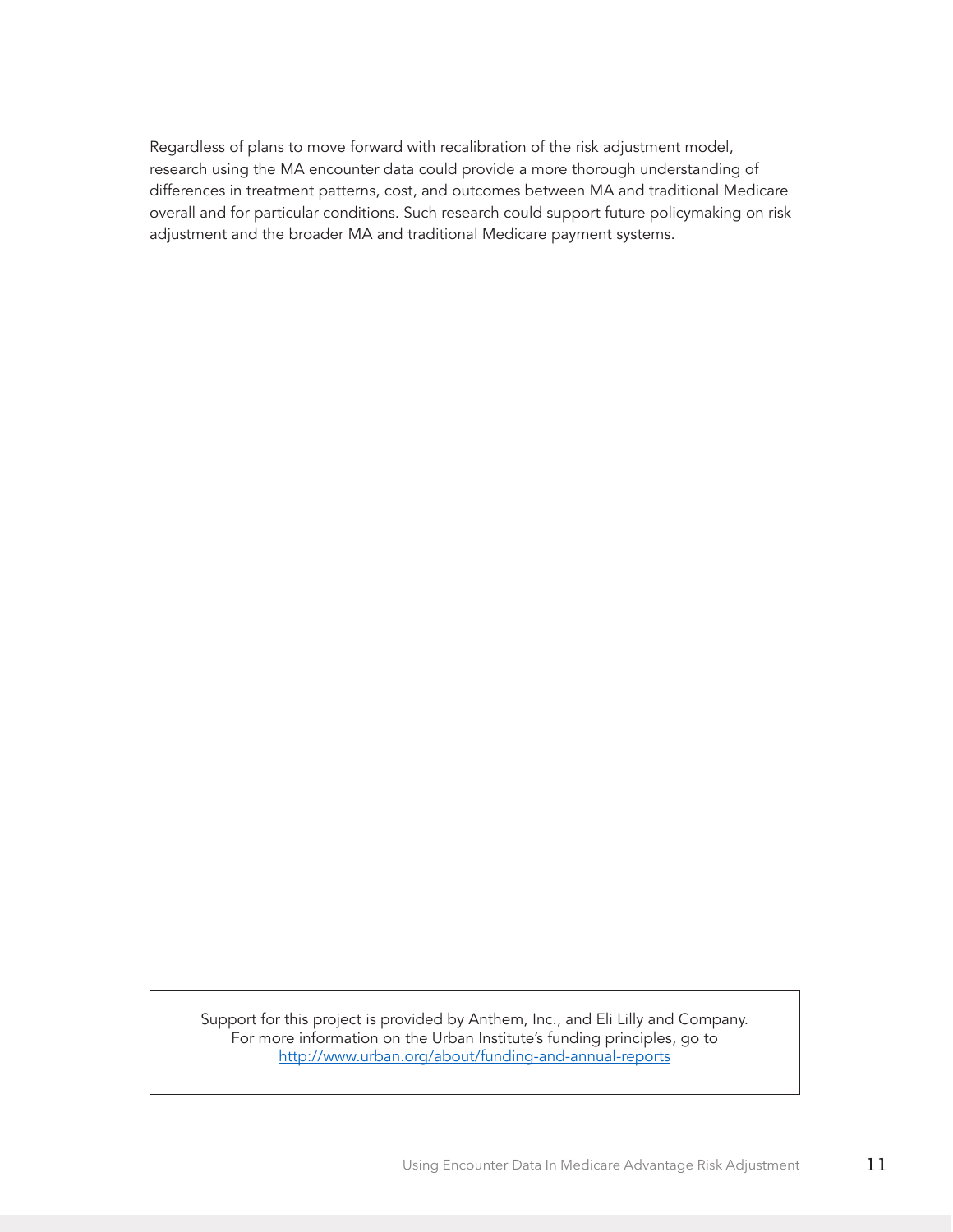#### Endnotes

1 Centers for Medicare & Medicaid Services, "Announcement of Calendar Year (CY) 2011 Medicare Advantage Capitation Rates and Medicare Advantage and Part D Payment Policies and Final Call Letter," April 5, 2010, [https://www.cms.gov/Medicare/Health-Plans/MedicareAdvtgSpecRateStats/](https://www.cms.gov/Medicare/Health-Plans/MedicareAdvtgSpecRateStats/downloads/Announcement2011.pdf) [downloads/Announcement2011.pdf](https://www.cms.gov/Medicare/Health-Plans/MedicareAdvtgSpecRateStats/downloads/Announcement2011.pdf).

2 Medicare Payment Advisory Commission, "Medicare Advantage Program Payment System," October 2018, [http://medpac.gov/docs/default-source/payment-basics/medpac\\_payment\\_basics\\_18\\_ma\\_final\\_](http://medpac.gov/docs/default-source/payment-basics/medpac_payment_basics_18_ma_final_sec.pdf?sfvrsn=0) [sec.pdf?sfvrsn=0](http://medpac.gov/docs/default-source/payment-basics/medpac_payment_basics_18_ma_final_sec.pdf?sfvrsn=0).

3 Centers for Medicare & Medicaid Services, "Medicare Managed Care Manual: Chapter 7 – Risk Adjustment (Rev. 118)," September 19, 2014, [https://www.cms.gov/Regulations-and-Guidance/](https://www.cms.gov/Regulations-and-Guidance/Guidance/Manuals/downloads/mc86c07.pdf) [Guidance/Manuals/downloads/mc86c07.pdf.](https://www.cms.gov/Regulations-and-Guidance/Guidance/Manuals/downloads/mc86c07.pdf)

4 Centers for Medicare & Medicaid Services, "Advance Notice of Methodological Changes for Calendar Year (CY) 2019 for the Medicare Advantage (MA) CMS-HCC Risk Adjustment Model," December 27, 2017, [https://www.cms.gov/Medicare/Health-Plans/MedicareAdvtgSpecRateStats/Downloads/](https://www.cms.gov/Medicare/Health-Plans/MedicareAdvtgSpecRateStats/Downloads/Advance2019Part1.pdf) [Advance2019Part1.pdf](https://www.cms.gov/Medicare/Health-Plans/MedicareAdvtgSpecRateStats/Downloads/Advance2019Part1.pdf)

5 Centers for Medicare & Medicaid Services Customer Service and Support Center, "2013 National Technical Assistance: Risk Adjustment 101 Participant Guide," July 23, 2013, [https://](https://www.csscoperations.com/Internet/Cssc3.Nsf/files/2013_RA101ParticipantGuide_5CR_081513.pdf/$File/2013_RA101ParticipantGuide_5CR_081513.pdf) [www.csscoperations.com/Internet/Cssc3.Nsf/files/2013\\_RA101ParticipantGuide\\_5CR\\_081513.](https://www.csscoperations.com/Internet/Cssc3.Nsf/files/2013_RA101ParticipantGuide_5CR_081513.pdf/$File/2013_RA101ParticipantGuide_5CR_081513.pdf) [pdf/\\$File/2013\\_RA101ParticipantGuide\\_5CR\\_081513.pdf](https://www.csscoperations.com/Internet/Cssc3.Nsf/files/2013_RA101ParticipantGuide_5CR_081513.pdf/$File/2013_RA101ParticipantGuide_5CR_081513.pdf).

 $^6$  Centers for Medicare & Medicaid Services Customer Service and Support Center, "Encounter Data  $^\mathrm{h}$ Submission and Processing Guide. Version 1.0," May 2018, [https://www.csscoperations.com/internet/](https://www.csscoperations.com/internet/cssc4.nsf/files/ED_Submission_Processing_Guide.pdf/$FIle/ED_Submission_Processing_Guide.pdf) [cssc4.nsf/files/ED\\_Submission\\_Processing\\_Guide.pdf/\\$FIle/ED\\_Submission\\_Processing\\_Guide.pdf](https://www.csscoperations.com/internet/cssc4.nsf/files/ED_Submission_Processing_Guide.pdf/$FIle/ED_Submission_Processing_Guide.pdf).

7 Centers for Medicare & Medicaid Services, "Announcement of Calendar Year (CY) 2012 Medicare Advantage Capitation Rates and Medicare Advantage and Part D Payment Policies and Final Call Letter," April 4, 2011, [https://www.cms.gov/Medicare/Medicare-Fee-for-Service-Payment/Hospice/](https://www.cms.gov/Medicare/Medicare-Fee-for-Service-Payment/Hospice/Downloads/CY2012-Hospice-Rates-FinalCallLetter.pdf) [Downloads/CY2012-Hospice-Rates-FinalCallLetter.pdf.](https://www.cms.gov/Medicare/Medicare-Fee-for-Service-Payment/Hospice/Downloads/CY2012-Hospice-Rates-FinalCallLetter.pdf)

8 Centers for Medicare & Medicaid Services, "Announcement of Calendar Year (CY) 2019 Medicare Advantage Capitation Rates and Medicare Advantage and Part D Payment Policies and Final Call Letter," April 2, 2018, [https://www.cms.gov/Medicare/Health-Plans/MedicareAdvtgSpecRateStats/](https://www.cms.gov/Medicare/Health-Plans/MedicareAdvtgSpecRateStats/Downloads/Announcement2019.pdf) [Downloads/Announcement2019.pdf](https://www.cms.gov/Medicare/Health-Plans/MedicareAdvtgSpecRateStats/Downloads/Announcement2019.pdf).

9 Centers for Medicare & Medicaid Services, "Advance Notice of Methodological Changes for Calendar Year (CY) 2020 for the Medicare Advantage CMS-HCC Risk Adjustment Model," December 20, 2018, [https://www.cms.gov/Medicare/Health-Plans/MedicareAdvtgSpecRateStats/Downloads/](https://www.cms.gov/Medicare/Health-Plans/MedicareAdvtgSpecRateStats/Downloads/Advance2020Part1.pdf) [Advance2020Part1.pdf](https://www.cms.gov/Medicare/Health-Plans/MedicareAdvtgSpecRateStats/Downloads/Advance2020Part1.pdf)

<sup>10</sup> Medicare Payment Advisory Commission, "Medicare Advantage Program Payment System," October 2018, [http://medpac.gov/docs/default-source/payment-basics/medpac\\_payment\\_basics\\_18\\_ma\\_final\\_](http://medpac.gov/docs/default-source/payment-basics/medpac_payment_basics_18_ma_final_sec.pdf?sfvrsn=0) [sec.pdf?sfvrsn=0](http://medpac.gov/docs/default-source/payment-basics/medpac_payment_basics_18_ma_final_sec.pdf?sfvrsn=0).

<sup>11</sup> Joseph P. Newhouse, Jie Huang, Richard J. Brand, Vicki Fung, and John Hsu, "The Structure of Risk Adjustment for Private Plans in Medicare," American Journal of Managed Care 17 (6): 231-40, 2011, <https://www.ncbi.nlm.nih.gov/pmc/articles/PMC3246270/>.

<sup>12</sup> Gregory C. Pope, John Kautter, Randall P. Ellis, Arlene S. Ash, John Z. Ayanian, Lisa I. Iezzoni, Melvin J. Ingber, Jesse M. Levy, and John Robst, "Risk Adjustment of Medicare Capitation Payments Using the CMS-HCC Model," Health Care Financing Review 25 (4): 119-41, 2014, [https://www.ncbi.nlm.nih.gov/](https://www.ncbi.nlm.nih.gov/pmc/articles/PMC4194896/) [pmc/articles/PMC4194896/](https://www.ncbi.nlm.nih.gov/pmc/articles/PMC4194896/).

<sup>13</sup> Karen N. Eggleston, Randall P. Ellis, and Mingshan Lu, "Risk Adjustment and Prevention," Canadian Journal of Economics 45 (4): 1586-1607, January 4, 2011, [https://www.bu.edu/econ/files/2012/11/](https://www.bu.edu/econ/files/2012/11/dp201.pdf) [dp201.pdf](https://www.bu.edu/econ/files/2012/11/dp201.pdf).

 $14$  Joseph P. Newhouse and Thomas McGuire. "How Successful is Medicare Advantage?" Milbank<br>Quarterly 92(2):351-94, 2014, https://www.ncbi.nlm.nih.gov/pubmed/24890251.

<sup>15</sup> Joseph P. Newhouse, Jie Huang, Richard J. Brand, Vicki Fung, and John Hsu, "The Structure of Risk Adjustment for Private Plans in Medicare," American Journal of Managed Care 17 (6): 231-40, June 1, 2011, [https://www.ncbi.nlm.nih.gov/pmc/articles/PMC3246270/.](https://www.ncbi.nlm.nih.gov/pmc/articles/PMC3246270/)

<sup>16</sup> Shruti Rajan and Monica Reed-Asante. "Encounter Data: Medicare Advantage Payment Topics - A Year in Review," May 9, 2018, <u>https://www.cms.gov/Outreach-and-Education/Training/CTEO/Event\_</u><br><u>Archives.html#h2sjm1b7qnziacyyw1hqr02hj6mx81</u>.

<sup>17</sup> Gregory C. Pope, John Kautter, Randall P. Ellis, Arlene S. Ash, John Z. Ayanian, Lisa I. Iezzoni, Melvin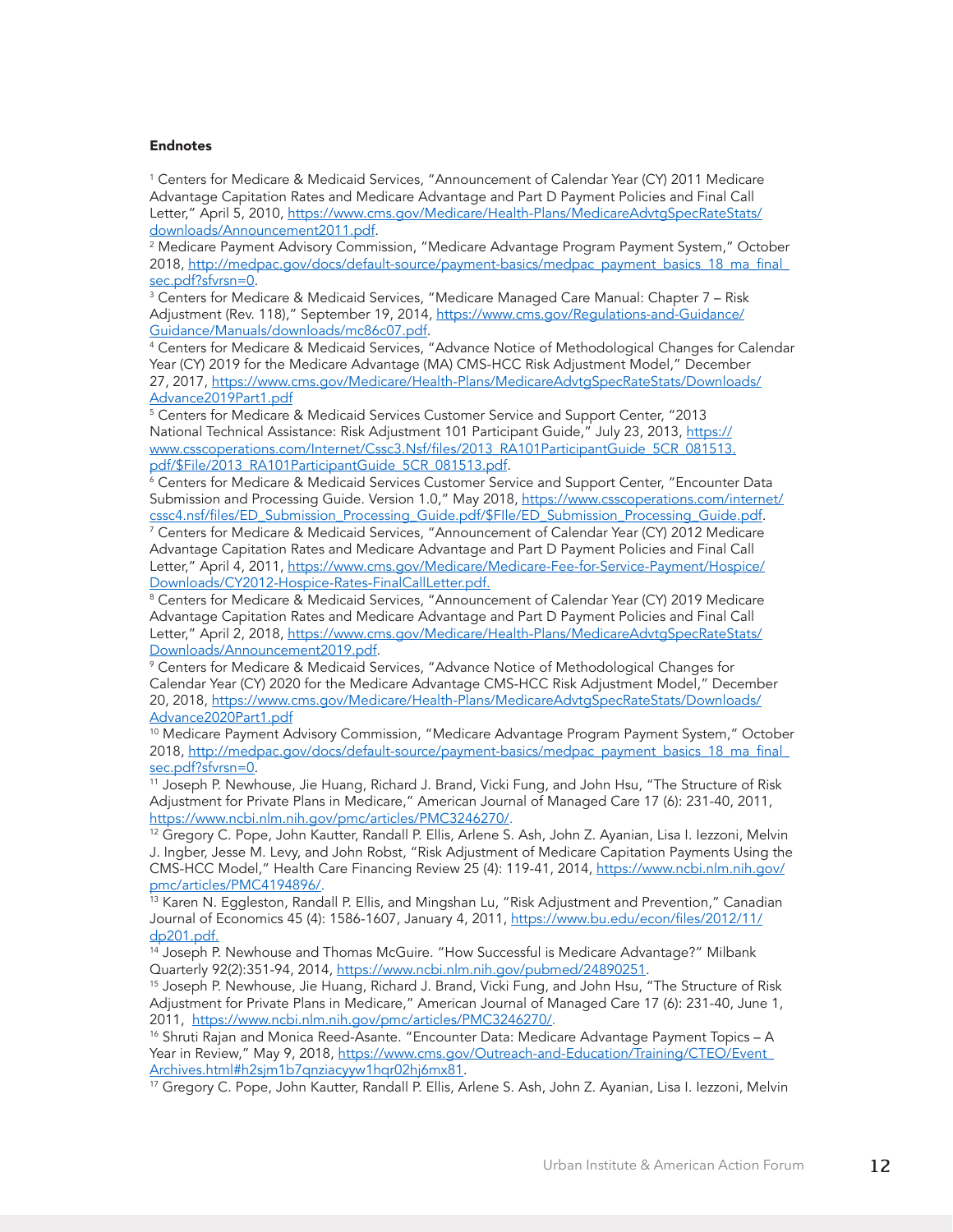J. Ingber, Jesse M. Levy, and John Robst, "Risk Adjustment of Medicare Capitation Payments Using the CMS-HCC Model," Health Care Financing Review 25 (4): 119-41, 2014, [https://www.ncbi.nlm.nih.gov/](https://www.ncbi.nlm.nih.gov/pmc/articles/PMC4194896/) [pmc/articles/PMC4194896/](https://www.ncbi.nlm.nih.gov/pmc/articles/PMC4194896/).

 $18$  Centers for Medicare & Medicaid Services, "Medicare risk adjustment information, including: Evaluation of the CMS-HCC Risk Adjustment Model, Model diagnosis codes, Risk Adjustment model software (HCC, RxHCC, ESRD), Information on customer support for risk adjustment," accessed November 26, 2018, [https://www.cms.gov/Medicare/Health-Plans/MedicareAdvtgSpecRateStats/Risk-](https://www.cms.gov/Medicare/Health-Plans/MedicareAdvtgSpecRateStats/Risk-Adjustors.html)[Adjustors.html](https://www.cms.gov/Medicare/Health-Plans/MedicareAdvtgSpecRateStats/Risk-Adjustors.html).

<sup>19</sup> Geruso, Michael and Timothy Layton, "Upcoding: Evidence from Medicare on Squishy Risk Adjustment," working paper series, National Bureau of Economic Research, April 2018, [http://www.](http://www.nber.org/papers/w21222.pdf) [nber.org/papers/w21222.pdf.](http://www.nber.org/papers/w21222.pdf); Medicare Payment Advisory Commission, "The Medicare Advantage Program: Status Report," in "Report to the Congress: Medicare payment policy," March 2017, [http://](http://www.medpac.gov/docs/default-source/reports/mar17_entirereport.pdf) [www.medpac.gov/docs/default-source/reports/mar17\\_entirereport.pdf](http://www.medpac.gov/docs/default-source/reports/mar17_entirereport.pdf).; Richard Kronick and Welch, W. Pete, "Measuring Coding Intensity in the Medicare Advantage Program," Medicare & Medicaid Research Review 4 (2), 2014, [https://www.cms.gov/mmrr/Downloads/MMRR2014\\_004\\_02\\_a06.pdf.](https://www.cms.gov/mmrr/Downloads/MMRR2014_004_02_a06.pdf) <sup>20</sup> Richard Kronick, "Projected Coding Intensity in Medicare Advantage Could Increase Medicare

Spending by \$200 Billion over Ten Years," Health Affairs 36 (2): 808-18, February 2017, [https://www.](https://www.healthaffairs.org/doi/10.1377/hlthaff.2016.0768) [healthaffairs.org/doi/10.1377/hlthaff.2016.0768](https://www.healthaffairs.org/doi/10.1377/hlthaff.2016.0768).

<sup>21</sup> Office of the Legislative Counsel, "Compliation of Patient Protection and Affordable Care Act," June 9, 2010, <http://housedocs.house.gov/energycommerce/ppacacon.pdf>.

<sup>22</sup> Medicare Payment Advisory Commission, "Issues for Risk Adjustment in Medicare Advantage" in "Report to the Congress: Medicare Payment Policy," June 2012, [http://www.medpac.gov/docs/](http://www.medpac.gov/docs/default-source/reports/june-2012-report-chapter-4-issues-for-risk-adjustment-in-medicare-advantage.pdf?sfvrsn=0) [default-source/reports/june-2012-report-chapter-4-issues-for-risk-adjustment-in-medicare-advantage.](http://www.medpac.gov/docs/default-source/reports/june-2012-report-chapter-4-issues-for-risk-adjustment-in-medicare-advantage.pdf?sfvrsn=0) [pdf?sfvrsn=0.](http://www.medpac.gov/docs/default-source/reports/june-2012-report-chapter-4-issues-for-risk-adjustment-in-medicare-advantage.pdf?sfvrsn=0); Washington, DC: MedPAC.; Jason Brown, Mark Duggan, Ilyana Kuziemko, and William

Woolston, "How Does Risk Selection Respond to Risk Adjustment? New Evidence from the Medicare Advantage Program." The American Economic Review 104 (10): 3335-64, October 2014, https://www. jstor.org/stable/43495322?seq=1#metadata\_info\_tab\_contents.

<sup>23</sup> Jason Brown, Mark Duggan, Ilyana Kuziemko, and William Woolston, "How Does Risk Selection Respond to Risk Adjustment? New Evidence from the Medicare Advantage Program," The American Economic Review 104 (10): 3335-64, October 2014, https://www.jstor.org/ stable/43495322?seq=1#metadata\_info\_tab\_contents.

<sup>24</sup> Colleen Carey, "Technological Change and Risk Adjustment: Benefit Design Incentives in Medicare Part D," American Economic Journal: Economic Policy 9 (1): 38-73, February 2017, [https://www.](https://www.aeaweb.org/articles?id=10.1257/pol.20140171) [aeaweb.org/articles?id=10.1257/pol.20140171](https://www.aeaweb.org/articles?id=10.1257/pol.20140171).

<sup>25</sup> Society of Actuaries, "Accuracy of Claims-Based Risk Scoring Models," October 2016, [https://www.](https://www.soa.org/Files/Research/research-2016-accuracy-claims-based-risk-scoring-models.pdf) [soa.org/Files/Research/research-2016-accuracy-claims-based-risk-scoring-models.pdf](https://www.soa.org/Files/Research/research-2016-accuracy-claims-based-risk-scoring-models.pdf).

<sup>26</sup> Centers for Medicare & Medicaid Services) Center for Consumer Information & Insurance Oversight, "March 31, 2016 HHS-Operated Risk Adjustment Methodology Meeting Discussion Paper," March 31, 2016, [https://www.cms.gov/CCIIO/Resources/Forms-Reports-and-Other-Resources/Downloads/](https://www.cms.gov/CCIIO/Resources/Forms-Reports-and-Other-Resources/Downloads/RA-March-31-White-Paper-032416.pdf)

[RA-March-31-White-Paper-032416.pdf](https://www.cms.gov/CCIIO/Resources/Forms-Reports-and-Other-Resources/Downloads/RA-March-31-White-Paper-032416.pdf).; John Bertko, "What Risk Adjustment Does - The Perspective of a Health Insurance Actuary who Relies on It," Health Affairs Blog March 29, 2016, [https://www.](https://www.healthaffairs.org/do/10.1377/hblog20160329.054175/full/) [healthaffairs.org/do/10.1377/hblog20160329.054175/full/](https://www.healthaffairs.org/do/10.1377/hblog20160329.054175/full/).

<sup>27</sup> Syen Muzayan Mehmud, "Nontraditional Variables in Healthcare Risk Adjustment," Society of Actuaries, July 2013, [https://www.soa.org/Files/Research/Projects/research-2013-nontrad-var-health](https://www.soa.org/Files/Research/Projects/research-2013-nontrad-var-health-risk.pdf)[risk.pdf.](https://www.soa.org/Files/Research/Projects/research-2013-nontrad-var-health-risk.pdf)

<sup>28</sup> Michael E. Chernew and Christopher Barbey, "Supporting the Individual Health Insurance Marketplace," Health Affairs Blog, August 7, 2017, [https://www.healthaffairs.org/do/10.1377/](https://www.healthaffairs.org/do/10.1377/hblog20170807.061419/full/) [hblog20170807.061419/full/](https://www.healthaffairs.org/do/10.1377/hblog20170807.061419/full/).

<sup>29</sup> [http://www.medpac.gov/docs/default-source/default-document-library/ma-encounter-data-nov.](http://www.medpac.gov/docs/default-source/default-document-library/ma-encounter-data-nov.pdf?sfvrsn=0) [pdf?sfvrsn=0](http://www.medpac.gov/docs/default-source/default-document-library/ma-encounter-data-nov.pdf?sfvrsn=0)

<sup>30</sup> Berenson, Robert A., Jonathan H. Sunshine, David Helms, and Emily Lawton. 2015. "Why Medicare [Advantage Plans Pay Hospitals Traditional Medicare Prices](https://www.healthaffairs.org/doi/10.1377/hlthaff.2014.1427)." Health Affairs 34 (8): 1289–95; Trish, Erin, Paul Ginsburg, Laura Gascue, and Geoffrey Joyce. 2017. "Physician Reimbursement in Medicare [Advantage Compared with Traditional Medicare and Commercial Health Insurance.](https://www.ncbi.nlm.nih.gov/pubmed/28692718)" JAMA Internal Medicine 177 (9): 1287–95; Pelech, Daria. 2018. "An Analysis of Private-Sector Prices for Physicians' [Services](https://www.cbo.gov/system/files?file=115th-congress-2017-2018/workingpaper/53441-workingpaper.pdf)." Working Paper 2018-01. Washington, DC: Congressional Budget Office.

<sup>31</sup> MA enrollment exceeds 50% of all Medicare beneficiaries in 135 counties. See [https://www.kff.org/](https://www.kff.org/medicare/issue-brief/a-dozen-facts-about-medicare-advantage/)